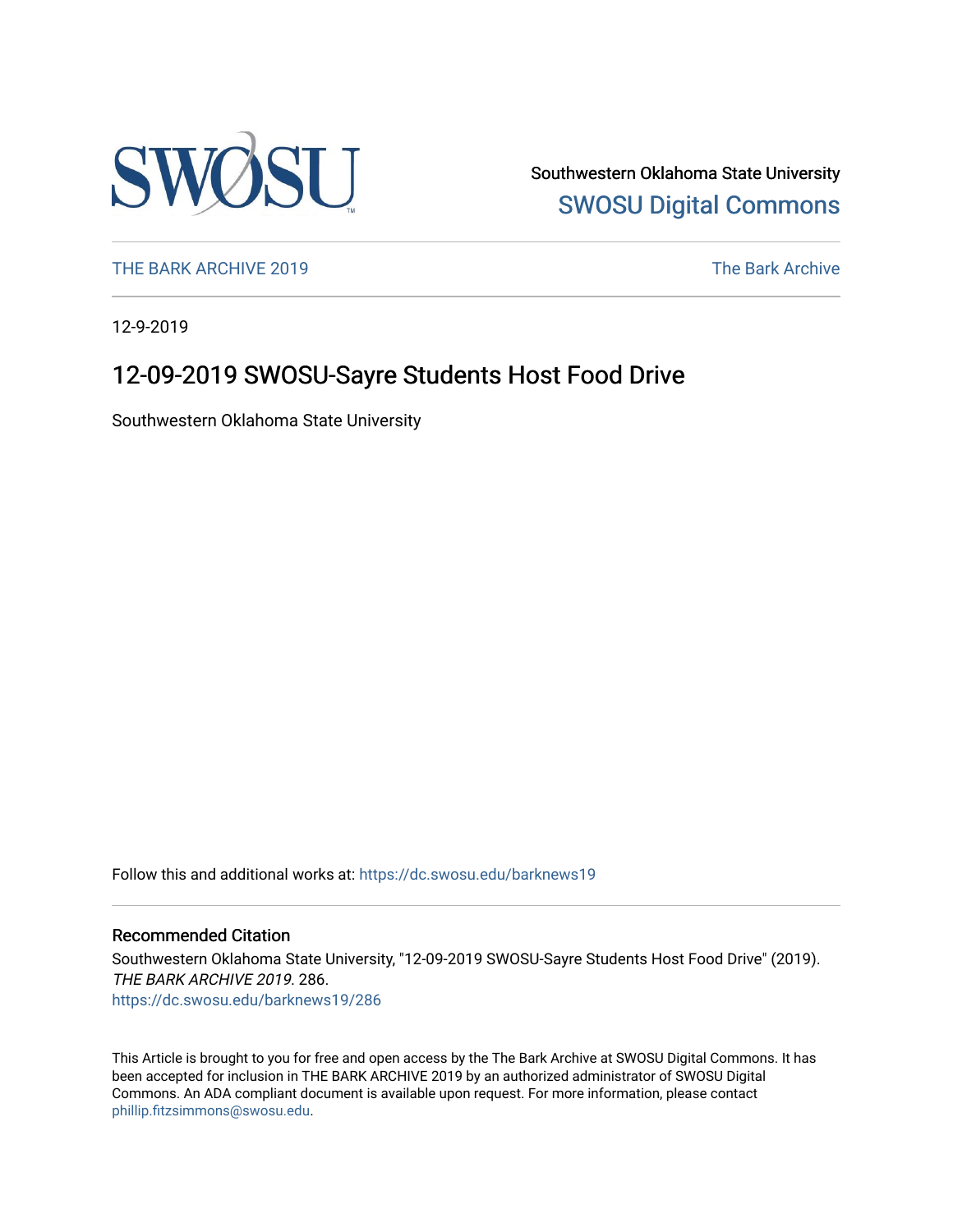

9 December, 2019

# **SWOSU-Sayre Students Host Food Drive**



Southwestern Oklahoma State University-Sayre Student Government Association recently completed its Food Drive 2019. SGA members helping deliver the items were (front from left): Isaiah Dickson, Laramie Thetford, Cassandra Navarette and Alyssa Bonser. Back from left--Avery Campbell, Alex Smith and Hannah Tuttle.

The Southwestern Oklahoma State University-Sayre Student Government Association recently completed its Food Drive 2019.

SWOSU-Sayre SGA members gathered the donated non-perishable food items for distribution.

"This is an opportunity for the university to support those in the community who are in need," said SWOSU-Sayre SGA Sponsor Nancy Sanders. "The students were happy to do their part during this season of giving."

Students in Cathy Baker's SWOSU Connect class collected the food, and SGA members delivered it to the Sayre First Baptist Church's food pantry ahead of the holiday break.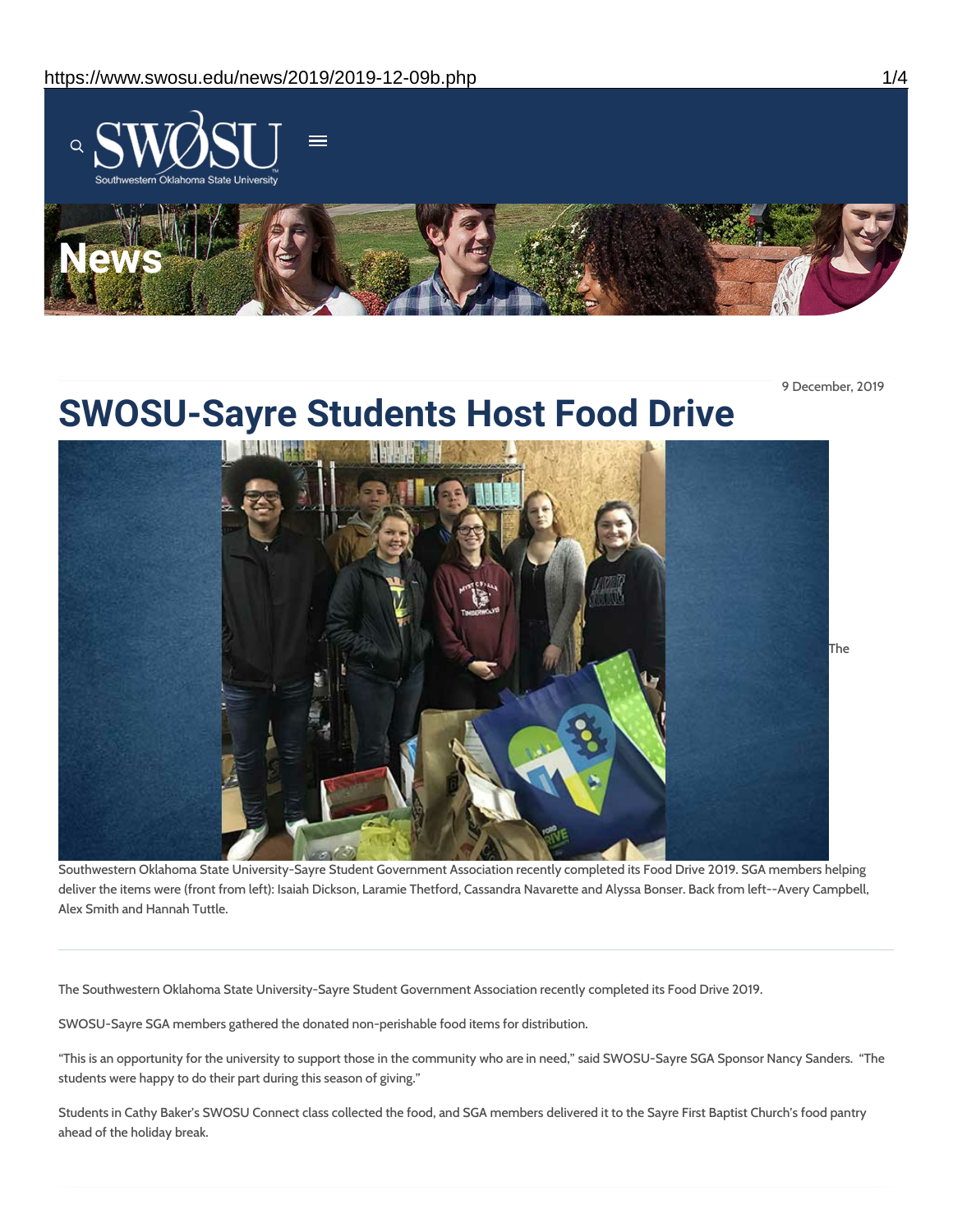| https://www.swosu.edu/news/2019/2019-12-09b.php | 2/4 |
|-------------------------------------------------|-----|
| Academics                                       | D   |
| Administration                                  | D   |
| Alumni and Foundation                           | D   |
| Community                                       | D   |
| Events                                          | D   |
| <b>Faculty and Staff</b>                        | D   |
| Miscellaneous                                   | D   |
| Sayre                                           | D   |
| <b>Students</b>                                 | D   |
|                                                 |     |

## **Archive Links**  $2018$  $2019$ [2020](https://www.swosu.edu/news/2020/index.php)  $\bullet$ [Archive](https://dc.swosu.edu/bark/) **Archive Archive Archive Archive Archive** Archive Archive Archive Archive Archive Archive Archive Archive



### Weatherford Campus

100 Campus Drive Weatherford, OK 73096

### Sayre Campus

409 E Mississippi Ave Sayre, OK 73662

Connect to Us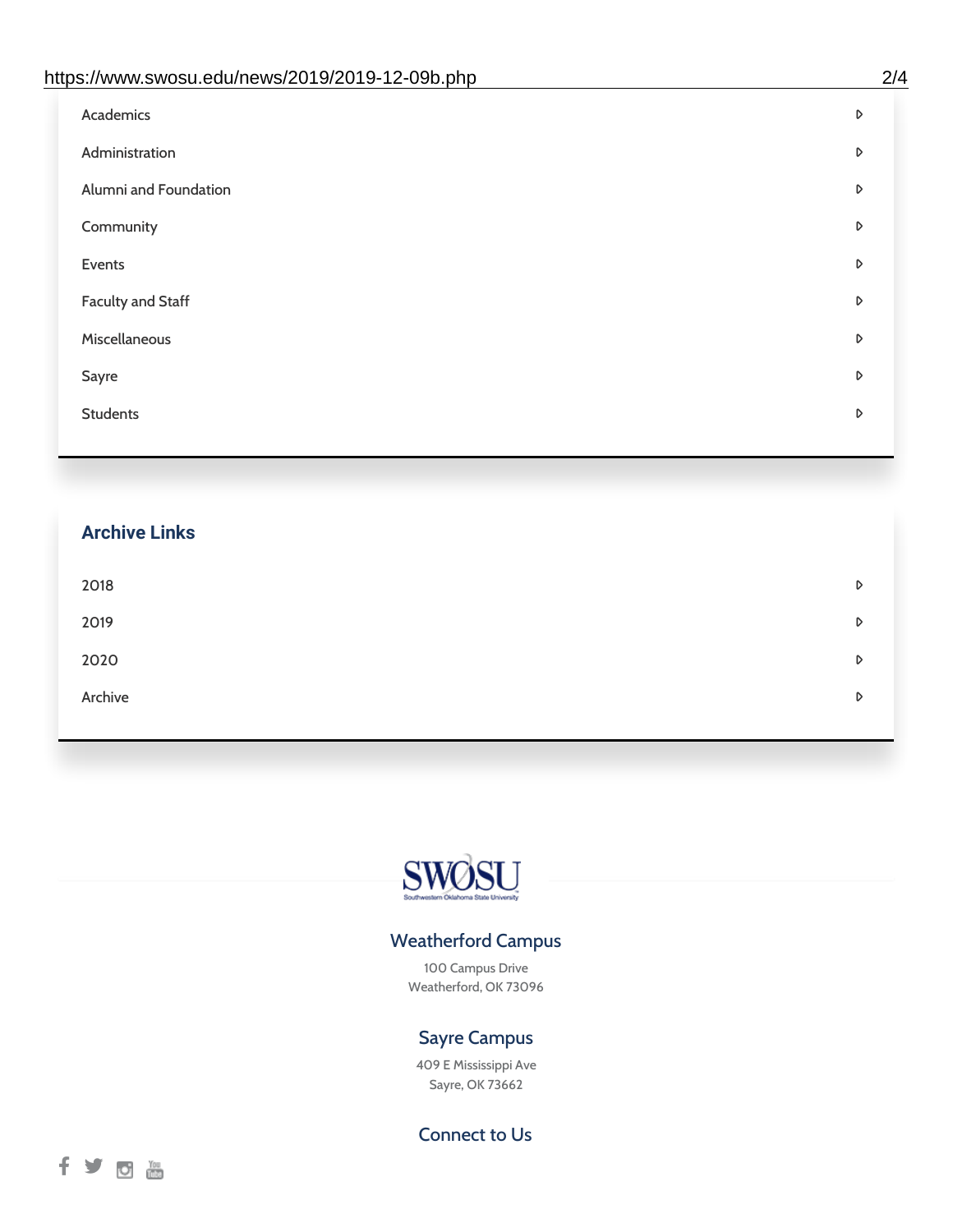Contact [Information](https://www.swosu.edu/about/contact.php)

[University/Facility](https://www.swosu.edu/about/operating-hours.php) Hours

[Campus](https://map.concept3d.com/?id=768#!ct/10964,10214,10213,10212,10205,10204,10203,10202,10136,10129,10128,0,31226,10130,10201,10641,0) Map

Give to [SWOSU](https://standingfirmly.com/donate)

Shop [SWOSU](https://shopswosu.merchorders.com/)



### **[Directory](https://www.swosu.edu/directory/index.php)**

[Calendar](https://eventpublisher.dudesolutions.com/swosu/)

[Apply](https://www.swosu.edu/admissions/apply-to-swosu.php)

[GoSWOSU](https://qlsso.quicklaunchsso.com/home/1267)

[Jobs@SWOSU](https://swosu.csod.com/ux/ats/careersite/1/home?c=swosu)



Current [Students](https://bulldog.swosu.edu/index.php)

[Faculty](https://bulldog.swosu.edu/faculty-staff/index.php) and Staff

**Enrollment Management** [580.774.3782](tel:5807743782)

> **PR/Marketing** [580.774.3063](tel:5807743063)

**Campus Police** [580.774.3111](tel:5807743111)